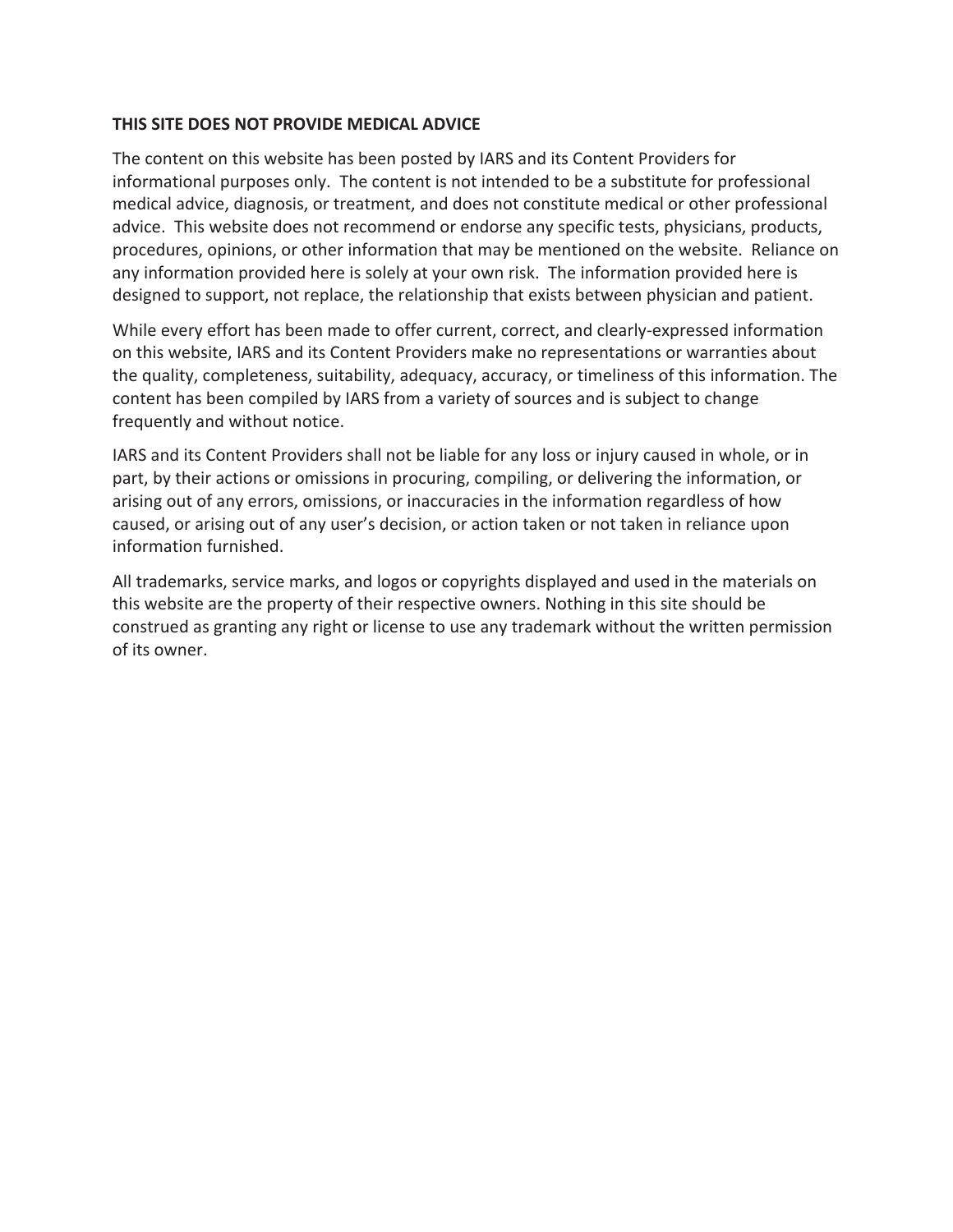# **Recommendations For Self-Protection When Intubating Suspected Or Confirmed Patients With COVID-19.**

Interim Guideline

Dr. Beverley Orser University of Toronto March 16, 2020

The University of Toronto and our hospital partners are working closely to optimize the management of patients with suspected or confirmed infection with the severe acute respiratory syndrome coronavirus 2 (SARS-CoV-2). The World Health Organization now refers to the disease as COVID-19. This interim guideline has been developed with assistance from infection protection and control experts at the University of Toronto.

## **For routine care:**

Use droplet and contact precautions for any suspected or confirmed cases of the COVID-19. Please consult your local infectious disease experts for information about routine care.

### **For non-routine care:**

*Includes aerosol-generating medical procedures and intubation. Please consult your local experts for updates.*

- 1. Remember that YOUR personal protection is the priority. Please review the material and use appropriate isolation precautions. Plan ahead as it takes time to apply all the barrier precautions. Prior to intubation, review and practice donning and doffing the appropriate respiratory protection, gloves, face shield, and clothing. Pay close attention to avoid self-contamination.
- 2. Practice appropriate hand hygiene before and after all procedures.
- 3. Wear a fit-tested N95 respirator, face protector such as a shield, gown and gloves.
- 4. Limit the number of healthcare providers in the room where the patient is to be intubated.
- 5. The most experienced anesthetist available should perform the intubation, if possible.